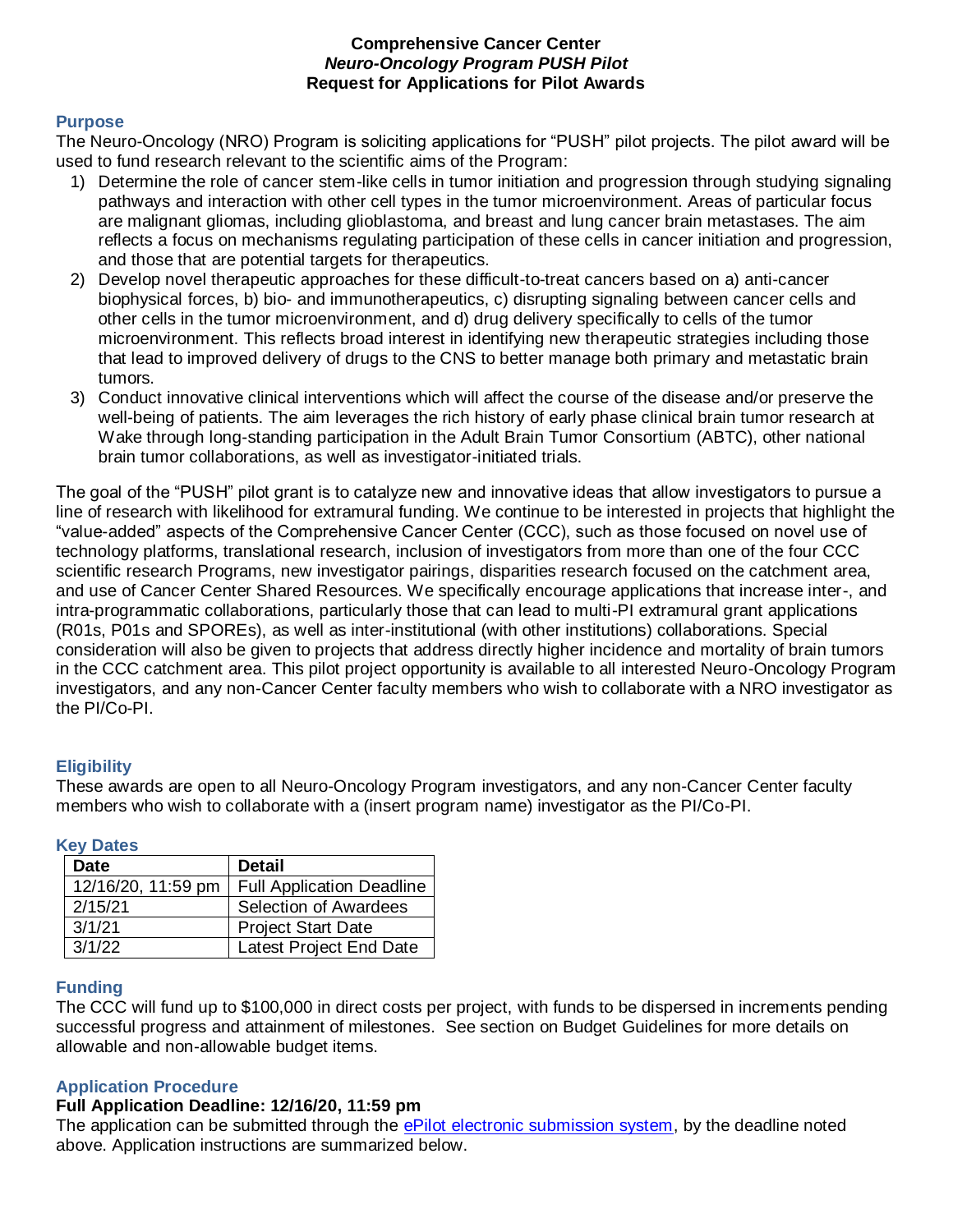## **Format Specifications**

- Arial font and no smaller than 11 point
- Margins at least 0.5 inches (sides, top and bottom)
- Single-spaced lines
- Consecutively numbered pages

### **Submission/Applicant Information**

- Project Title
- Submitting Investigator, Co-Investigator(s), and other Key Personnel information

### **Abstract** (250 words max)

**Research Plan** (6 pages max)

- *Specific Aims*
- *Significance* Explain how the project addresses an important problem, how it will improve scientific knowledge, technical capability and/or clinical practice.
- *Investigator(s)* Describe how each member of the team will contribute to the project. Include their expertise and experience that will be utilized on this project.
- *Innovation* Explain how this project uses novel concepts, approaches or methodologies, instrumentation or interventions.
- *Approach* Describe the overall strategy for this project, including potential problems, alternative strategies and benchmarks for success.
- *Projected Timeline*

### **References** (no page limit)

### **Information Regarding Human Subjects**

Address the following if the project **involves human subjects**.

- Provide a one-page document addressing the Protection of Human Subjects, if applicable.
- IRB Approval Status (please note: IRB approval is not required for full application submission, however **a delay in IRB approval does not alter the project end date**) Pre submission discussion with the Wake Forest IRB is strongly suggested.

### **Information Regarding Live Vertebrates** if applicable.

• IACUC Approval Status (please note: IACUC approval is not required for full application submission, however **a delay in IACUC approval does not alter the project end date**)

### **Budget and Justification** (budget template plus 1-page justification)

- Complete the [budget template form](https://wakehealth.sharepoint.com/:x:/r/teams/CTSIWebCollection/Shared%20Documents/CSTI-Public/CTSI%20Pilot%20Budget%20Template.xlsx) provided along with a brief justification for the funds requested for this RFA. Please include explanation of other resources that may be leveraged to support the project.
- Sub-awards to other institutions to carry out work on a project are not allowed.

# **NIH-style biographical sketch for all Key Personnel (new style)**

### **Budget Guidelines**

The budget period is for 12 months, ending no later than 3/1/22. Up to \$100,000 in direct costs may be requested.

Grant funds may be budgeted for:

- Research support personnel (including undergraduate and graduate students)
- Travel necessary to perform the research
- Small equipment, research supplies and core lab costs, or
- Other purposes deemed necessary for the successful execution of the proposed project Grant funds may **not** be budgeted for:
	- Office supplies or communication costs, including printing
	- Meals or travel, including to conferences, except as required to collect data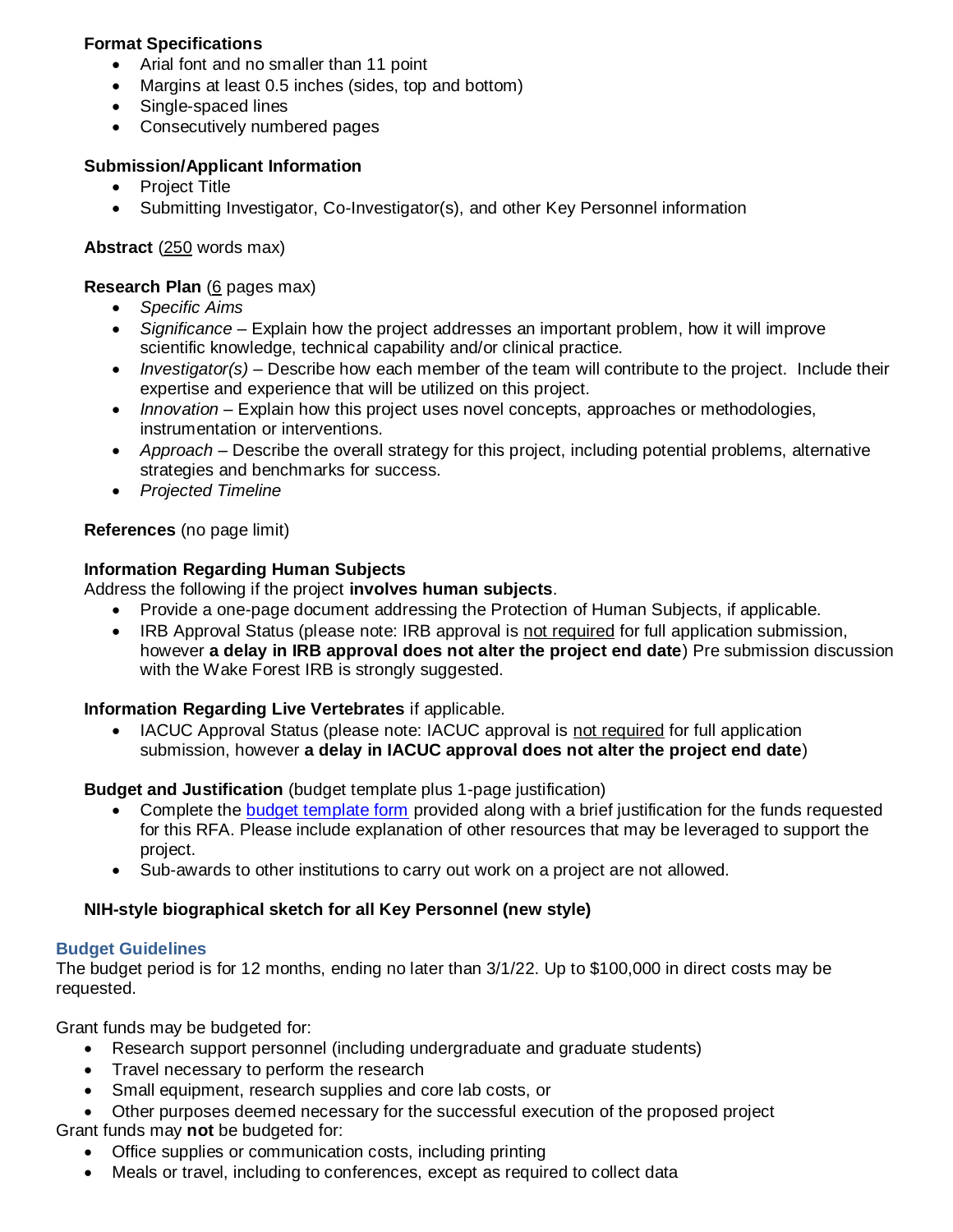- Professional education or training
- Computers or audiovisual equipment, unless fully justified as a need for the research
- Manuscript preparation and submission, or
- Indirect costs

Awarded funds must be used to conduct the work proposed. All direct charges to this award must adhere to federal regulations and requirements regarding the use of CCC funds. The CCC leadership reserves the right to revoke funding in the event it is determined that funds were not spent in accordance with the approved protocol. The general criteria for determining allowable direct costs on federally sponsored projects is set forth in 2 CFR Part 200: Uniform Administrative Requirements, Cost Principles, and Audit Requirements for Federal Awards (The Uniform Guidance).

#### **Review Criteria and Process**

Proposals will be evaluated by the leadership of the NRO and additional content experts as deemed necessary. Funding decisions will be made based on the reviews of an evaluation of the projects' connection with the goals of the CCC. Final award approval will be at the recommendation of CCC Leadership. Any IACUC and/or IRB protocols must be approved prior to funding of the approved pilot.

### **Reviewers will score applications from 1 to 9 based on:**

- 1. Significance of the problem to be addressed;
- 2. Innovation in the proposed solutions;
- 3. Strength and breadth of the investigative team;
- 4. Methodological rigor and feasibility with clear milestones;
- 5. Likelihood the innovation will be broadly applicable and have impact on translational research, and;
- 6. A reporting plan regardless of whether the study yields positive or negative results;
- 7. Other elements to be considered in the review include: the likelihood that the investment will lead to external funding or a licensable innovation, early-career faculty involvement, race/gender inclusiveness of the research team and inclusion of women, minorities, older adults and children as potential participants.

### **Program Expectations**

Should any significant issues arise, the study team will be required to work with the CCC Director to define an intervention strategy for the study to be successfully completed (or in rare cases, terminated).

### **Specific Deliverables Include (not a complete list):**

- Key preliminary data needed for a revised extramural grant application.
- Proof of concept data to establish a novel scientific hypothesis or approach
- A completed application to an extramural RFA.
- A publication establishing a new collaboration.

#### **Other Guidelines**

- 1. Prior to receiving funds, research involving human subjects must have appropriate approvals from the IRB. Either an IRB approval letter or an IRB response to a "Determination Whether Research or Similar Activities Require IRB Approval" must be submitted to the CCC prior to funds being released. Human subjects must be reviewed in accordance with the institution's general assurances and HIPAA. All key personnel must have certification of training in the protection of human subjects prior to the start of the grant period.
- 2. It is expected the PI will report outcomes achieved due to the pilot award, e.g., subsequent external funding, publications, presentations and patents.
- 3. Any awardee who leaves his or her position should contact the CCC Director to discuss future plans for the project.

### **Grant Administration**

The Principal Investigator is responsible for the administration of grant funds. Projects will be for a 12-month period of time.